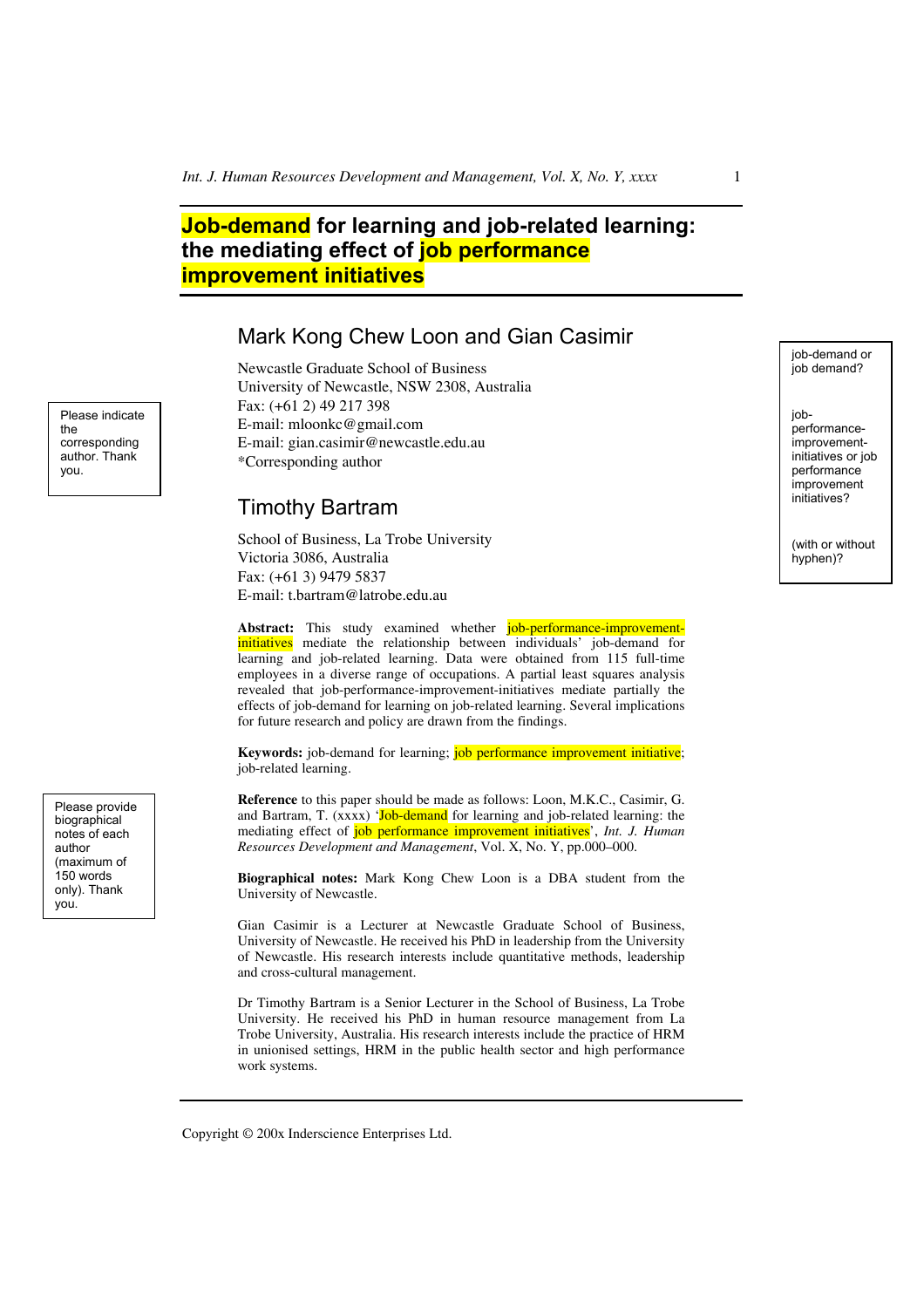#### **1 Introduction**

Increased dynamism in the business environment is a cause of turbulence in the workplace (Boxall and Purcell, 2003). Learning in organisations has become more prominent as a research topic as competition between organisations has increased considerably in the last few decades (Arthur and Huntley, 2005; Simonin, 1997). The re-emergence of the importance of learning is due to the recognition that expedient learning is an effective mean for organisations to attain competitive advantage (Agyris, 1999). The competitive and volatile environment within which organisations operate is prompting senior management to take a greater interest in the development of the organisation's human resources (Garavan, 1991). Learning helps to close the gap between current competencies and desired future competencies. Learning can be thought of as a relatively permanent change in behaviour or behaviour potential that results from one's experiences (Delahaye, 2005).

Given the importance of employee learning and its crucial role in improving individual (Agyris, 1999) and organisational performance (Garavan, 1991) this study examines an under-developed aspect within the management literature of whether job-performance-improvement-initiatives mediate the relationship between individuals' job-demand for learning and job-related learning.

### **2 Job-demand for learning**

A job can be described in terms of explicit tasks and roles that must be undertaken and fulfilled in order to meet specific objectives that eventually contribute to group and organisational goals (Torrington and Hall, 1998). Jobs vary in terms of the demands or expectations that they place on employees and these demands can range, for example, from managing a database to managing a whole organisation. In this study, the term 'job' is defined broadly as a process with specific tasks for meeting objectives. Hence, this definition is relevant to everyone in a formal organisational context and also to others such as entrepreneurs, who do not have jobs *per se* but have processes to undertake and responsibilities to meet that will ultimately lead to attaining objectives.

Job-demand for learning refers to challenges faced in jobs caused by changes in requisite knowledge, roles, responsibilities or functions due to factors such as technological or processual changes or to a change in job (*e.g.*, promotion or lateral move). Job demands vary according to the nature tasks in individuals' job. However, Fry and Kolb (1979) argued that there are similarities in the general demands of most jobs. The four types of job demands on employees are affective, perceptual, symbolic and behavioural.

Affective job demand involves a wide range of interpersonal skills required to perform a job. Many jobs require interaction with colleagues, clients, superiors and subordinates. Such interactions are important as the completion of tasks and the meeting of objectives can only be achieved with and through others (Sims, 1983). Examples of such jobs include sales and counsellors. The mastery of people skills in interacting and managing people are a type of job demand and require interpersonal intelligence (Vincent and Ross, 2001).

Please verify highlighted text.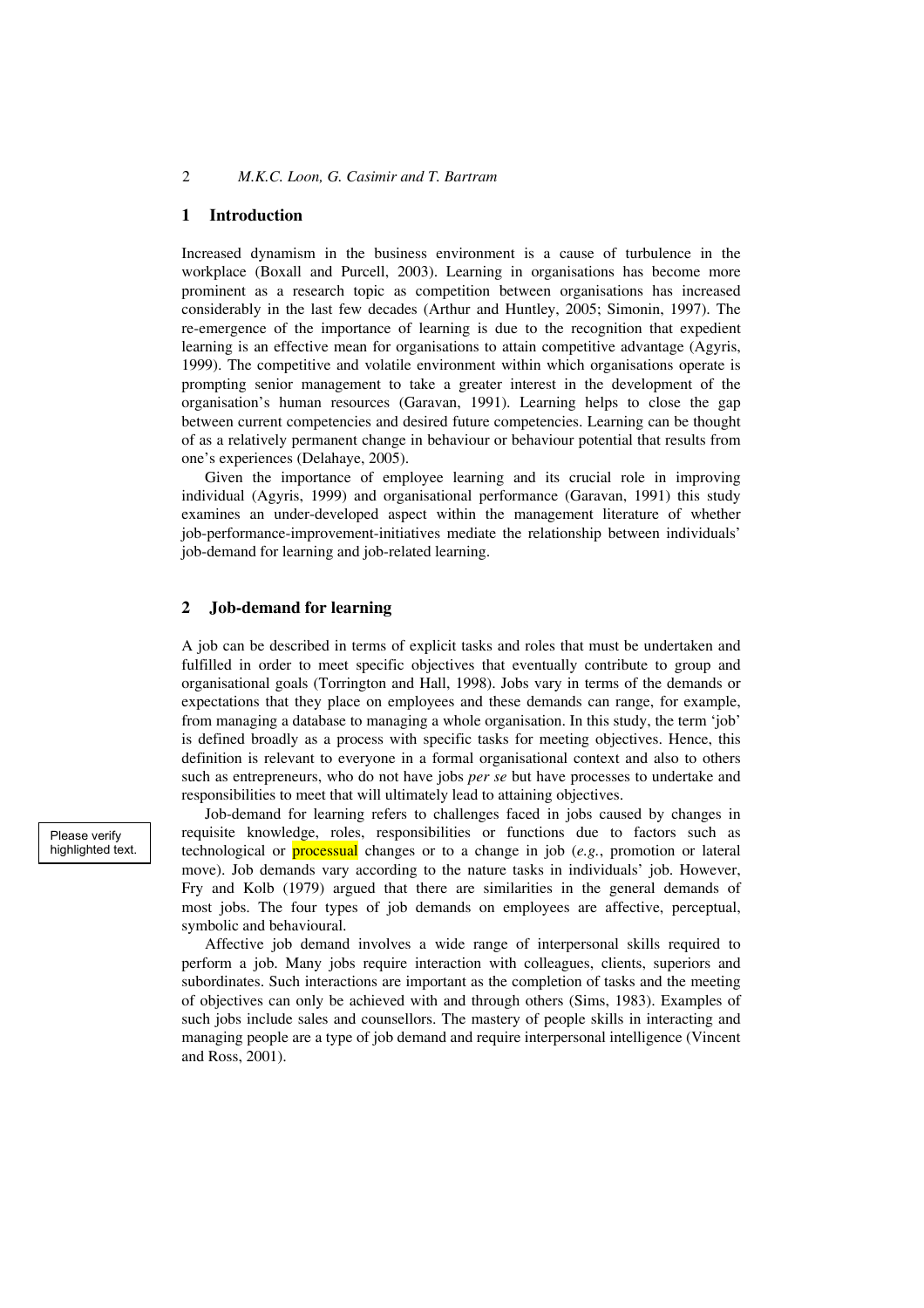Perceptual job-demand involves the observation, analysis and synthesis of information in determining cause-and-effect dynamics in providing the most appropriate solutions (Sims, 1983). As its term indicates, perceptual job-demand requires the job-holder to clearly perceive the problem in taking remedial or pre-emptive action. For example, a strategic planner in a bank observe trends in the external environment and collect data before extrapolating the future direction of the industry and eventually recommending actions that the bank should take. Jobs that demand such orientation include strategist and research scientist. The perceptual orientation demands logical-mathematical type of intelligence (Vincent and Ross, 2001).

Symbolic job-demand is the mastery and application of technical skills. It differs from perceptual job-demand; as it less conceptual and largely deals with technical problem-solving such as those faced on a daily basis (Sims, 1983). The types of jobs that require symbolic orientation include engineering and medical doctors. The symbolic orientation demands both logical-mathematical and visual-spatial intelligences (Vincent and Ross, 2001).

Behavioural job-demand emphasises the presence of the job-holder in planning, coordinating and controlling work. The behavioural orientation requires the physical intervention of the job-holder in ensuring that job tasks are completed. Examples of such jobs include administrators and project coordinators. Evidently, the behavioural orientation demands a number of intelligences such as logical-mathematical, visual-spatial and interpersonal intelligences (Vincent and Ross, 2001).

Sims (1983) argued that although the four orientations job-demands are arbitrary, it is indicative of the type of job-demands that are consistently present in almost all types of jobs. The emphasis of each orientation may differ, dependent on specific job specification, organisational requirements and job-holder's position (*e.g.*, managerial and non-managerial).

In addressing the limitation of Fry and Kolb's conceptualisation of job-demands, the perspective of job dynamism can be adopted. An assumption of job dynamism is that job-demand is not static. It is arguably the case that most jobs place demands on employees to learn new skills and/or ways of doing their work. The more dynamic a job is, the more demand it places on individuals to learn. Job-demand for learning is a construct that indicates the pace and intensity of change of a job that corresponds to the rate and level of learning required to effectively perform the job. Measures of job-demand for learning from a job dynamism perspective include the rate of change in jobs and rising complexities due to increasing tasks and its interdependence.

#### **3 Job-demand for learning and job-related learning**

"Learning is the process of linking, expanding, and improving data, information, knowledge and wisdom" (Bierly *et al*., 2000, p.597). In the context of job-related learning, Bierly *et al*.'s (2000) definition refers to factors that facilitate the enhancement of skills, acquirement of new knowledge, and increment in capabilities and competencies that allow incumbents to do their jobs more efficiently and effectively. Learning closes the gap between required competencies and job-holders' current competencies. Furthermore, according to Antonacopoulou and FitzGerald (1996), a competency consists of the virtues unique to each individual, which are expressed in the process of interacting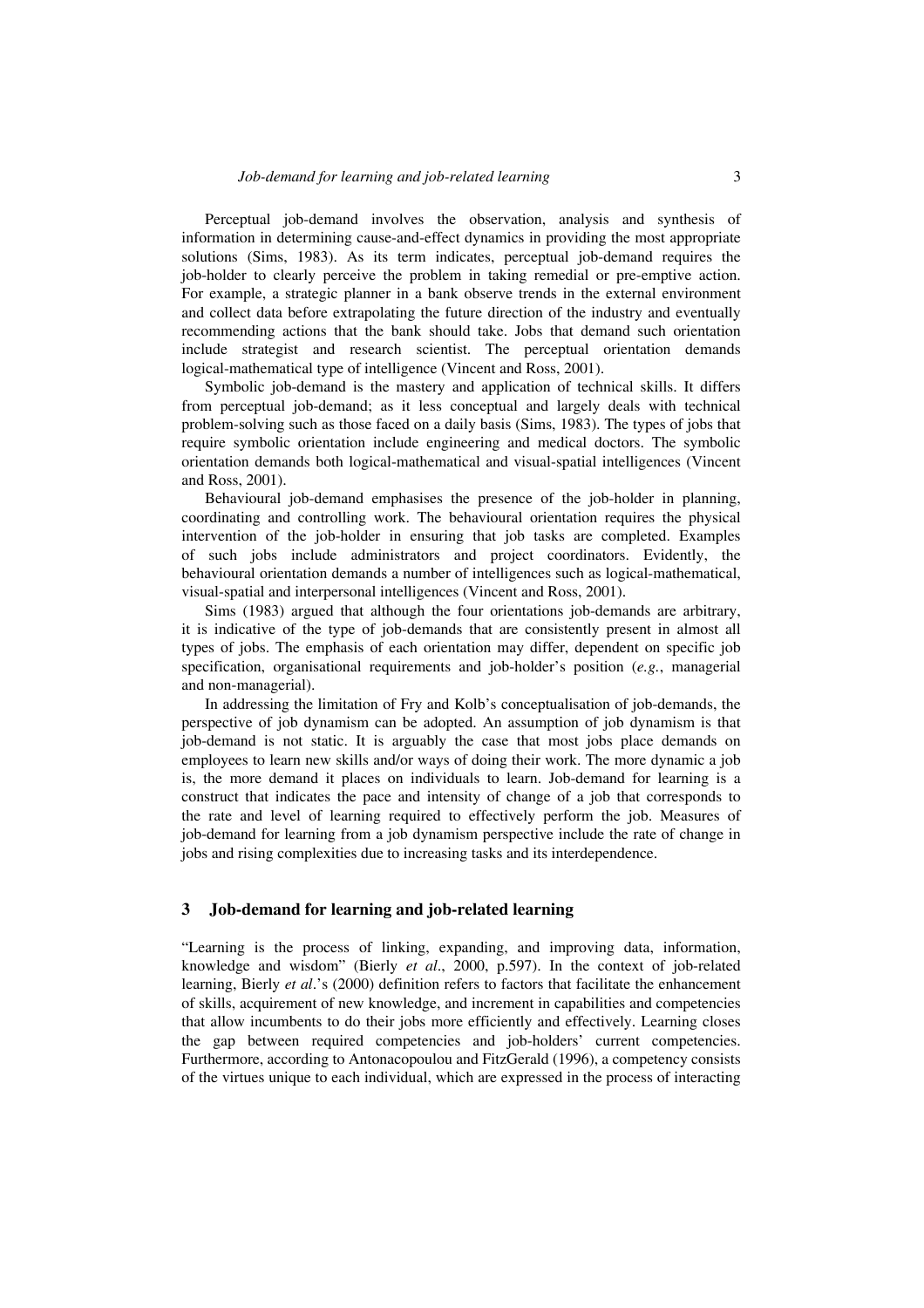## 4 *M.K.C. Loon, G. Casimir and T. Bartram*

with others in a given context. This definition does not limit competency to specific knowledge and skills, instead it embraces attitudes, perceptions and emphasises that competence is defined and redefined as personal and situational.

Learning manifests itself cognitively and/or behaviourally. Measuring learning from a cognitive perspective is challenging, as learning can be intangible and thus unobservable. However, knowledge, as the end-state of pattern recognition, is a useful measure when individuals recognise its presence. Changes in behaviour are the most common denominator in recognising that learning has taken place (Lahey, 2004). Positive changes in behaviours, such as learning to do perform the job better and acquirement of new skills, are important indicators of job-related learning.

Job-related learning encompasses the acquirement of both functional and specific competencies. Functional competencies are related to job-functions (*e.g.*, tasks) and roles (*e.g.*, responsibilities), and the understanding of its interaction with other job roles. Such competencies are non-transferable as they are organisational-specific. Specific competencies are attributes of the individual that aids them to perform successfully and are transferable as they are intrinsic to the individual (Devisch, 1998).

Interaction between the individual (*i.e.*, the learner) and the learning environment (*i.e.*, the job) are intimate (Sims, 1983). The rate of learning is a function of tasks within a job. Particularly the challenges present in the job and the opportunities of growth (van der Heijden, 2001). In contrast, static and unchallenging jobs provide inadequate motivation for learning. Unchallenging jobs do not stimulate individuals to think of new and better ways to perform. Routines inculcate passive behaviour that may circumvent any type of learning (van der Sluis-den Dikken and Hoeksema, 2001).

Individuals are compelled to learn if challenges in jobs are present (Nyhan *et al*., 2004). Job-demand for learning is an external factor that stimulates job-related learning (Boyatzis, 1982) as it compels the employee to adapt to the requirements of the job. Job-demand for learning spurs individuals to continuously minimise the gap between their current level of competency and the level of competency required to effectively performing their jobs (Loogma, 2003).

Van Woerkom (2003) argued that work motivates individuals when it challenges and engages individuals at a higher level of commitment as most learning occurs on the job. Ellstrom (2003) recommended that the characteristics of developmental work that is required to support learning includes work that has a high degree of complexity, high opportunities to use task relevant knowledge, opportunities for feedback, evaluation and reflection, participation in work design, and formal participation in resolving problems and overall developmental programmes and activities. Challenging jobs will inculcate learning in an individual's job.

*H1 Job-demand for learning will correlate positively to job-related learning.* 

### **4 Job performance improvement initiatives**

Job performance improvement initiatives are internal motivations of individuals in exploring new and better ways in performing their jobs. Most improvement initiatives are continuous programmes at the organisational level (Bhuiyan and Baghel, 2005). However, individuals should also be given recognition for their efforts in improving job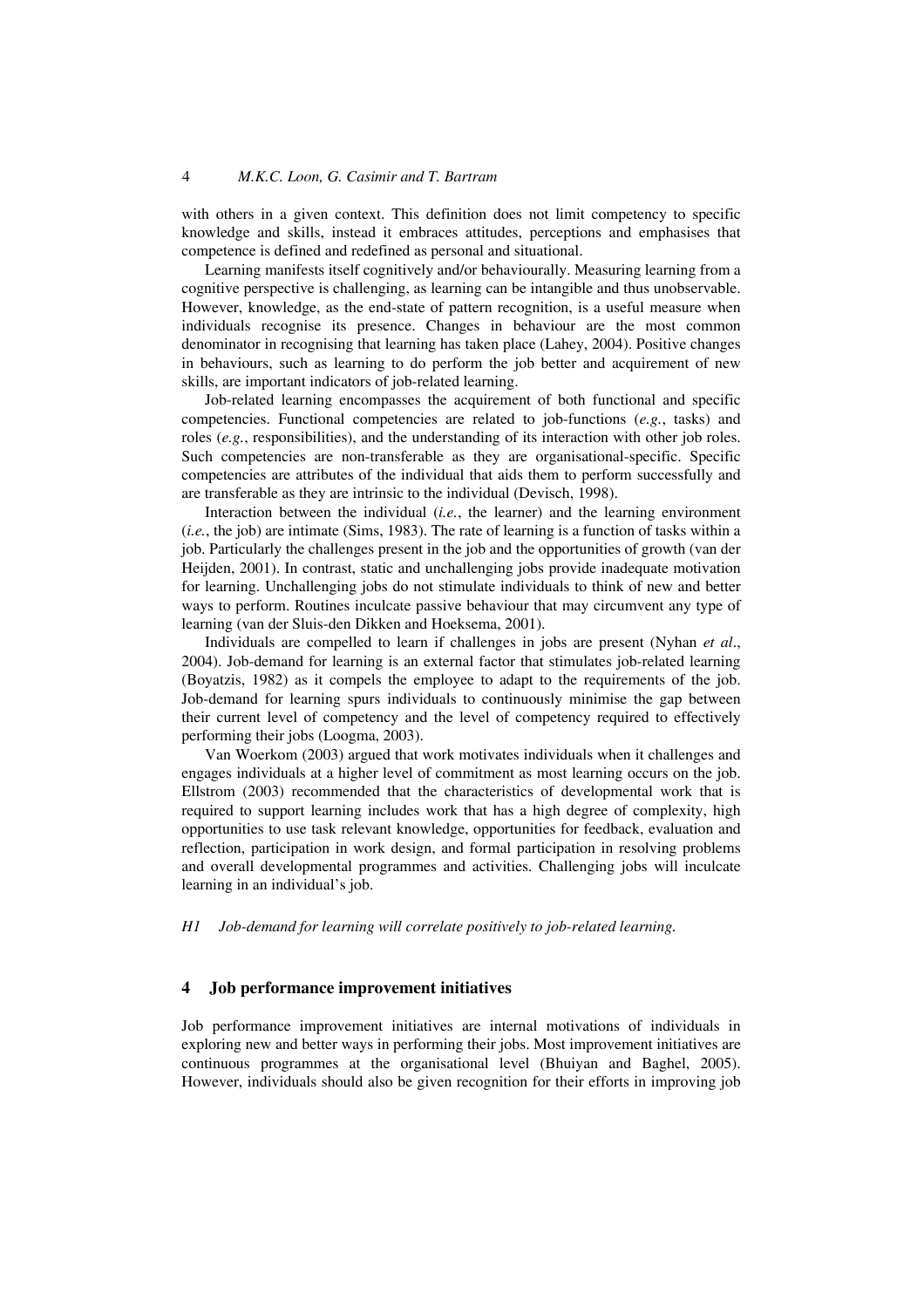performance. Although individuals' efforts may be *ad hoc* and less structured compared to the organisations, job performance improvement initiatives of individuals can be both incremental and radical (Bhuiyan and Baghel, 2005).

Job performance improvement initiatives do not necessarily indicate that performance has improved but it does indicate that steps have been taken by the individual to perform better on their job. The **processual** view of the construct suggests that the individual undertakes activities and tasks beyond their current job-related routines. The individuals' behaviours transcend to the next level of learning from mere reactive adaptation to their jobs to approach their jobs via active experiment with the objective of improving the job performance (Boydell, 1990).

As job-demand for learning increases, individuals are compelled to seek new and better ways to improve their job performance. Individuals' competencies and the job demands must commensurate as the lack of commensurability will cause dissonance (Sims, 1983). As job-demands increase, job performance improvement initiatives must also intensify to bring equilibrium to job-demands and job-related learning, as learning should narrow the disparity between growing job-demands and present competencies. In other words, job performance improvement initiative is a product of job-demand for learning and is a cause of job-related learning.

*H2 Job performance improvement initiatives will mediate the relationship between job-demand for learning and job-related learning.* 

#### **5 Method**

#### *5.1 Participants*

One hundred and fifteen full-time employees participated in this study. The average age of the participants was  $31.2$  years (s.d.  $= 7.5$  years). The sample comprised of 58 females and 57 males who worked in a diverse range of occupational fields (*e.g.*, administration, engineering, information technology, and marketing). Twenty-six percent of the participants held post-graduate degrees (*i.e.*, Masters or doctorate), 36% held Bachelors Degrees, and the remainder held diplomas or had only completed high school education. The average tenure of participants in their respective organisation was 4.7 years  $(s.d. = 5.7$  years), while the average number of years that the participants had worked in their current jobs was  $2.8$  years (s.d.  $= 3.6$  years). Thirty-four percent of the participants held executive or senior management positions, 51% held middle or lower management positions, and 15% held non-managerial positions.

#### *5.2 Measures*

The scales for job-demand for learning, job performance improvement initiatives and job-related learning were developed for this research. The items used for these scales are presented in the Appendix. The items developed to tap the job-demand for learning variable adopts the perspective of job dynamism. Dynamic jobs are not static and imposes pressure on employees due to the pace and intensity of change. Job-demand for learning can be measured from its rapidity and constancy. Rapid changes in jobs are the speed of change while constant change reflects the frequency of change. Each of these

Please verify highlighted text.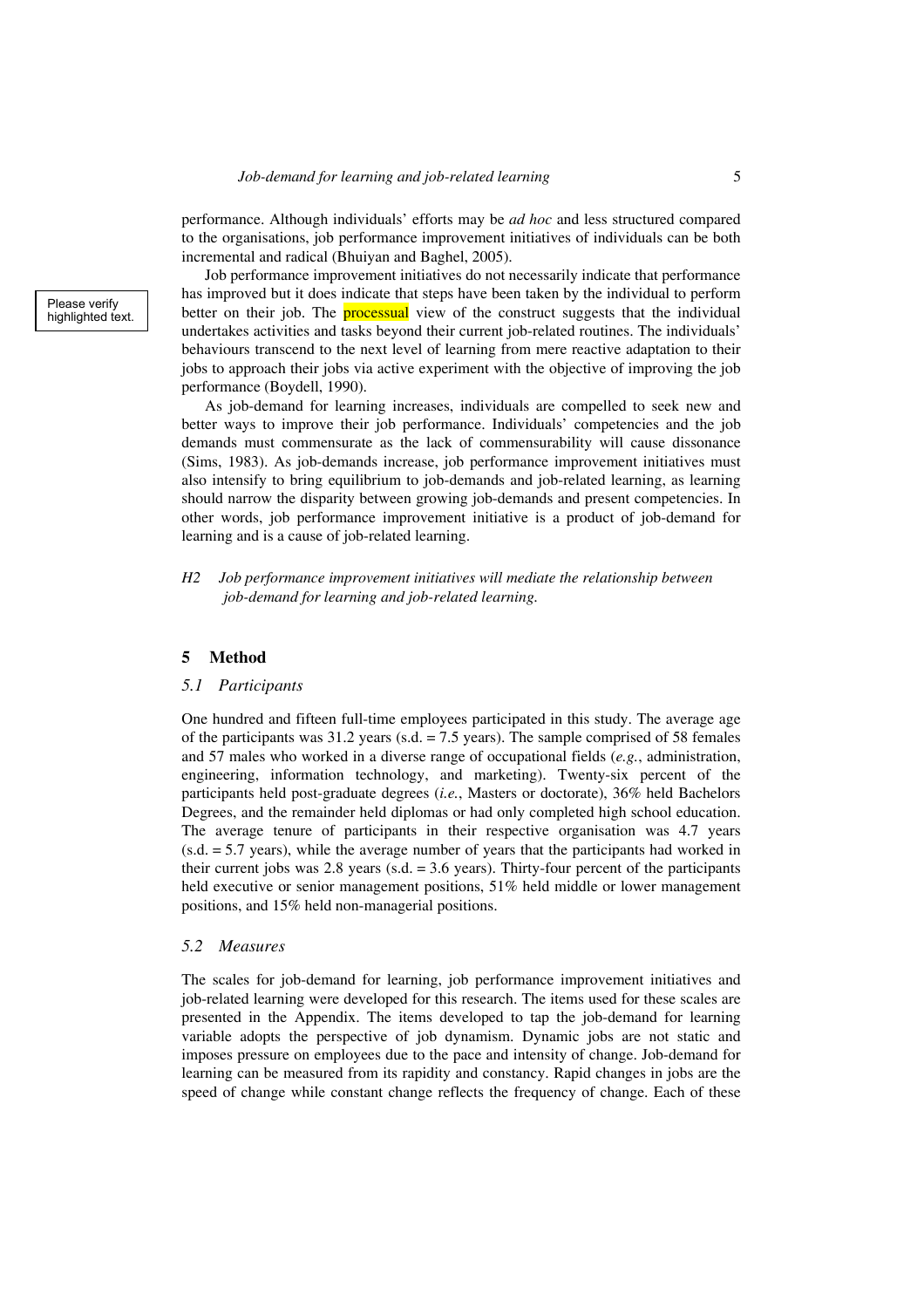## 6 *M.K.C. Loon, G. Casimir and T. Bartram*

elements places pressure on individuals to cope with changes by learning new requirements as a result of the changes. The increasing complexity of work is characterised by the element of rising number of tasks and responsibilities. These are significant changes that make the job more arduous and challenging, which is expected to cause individuals to learn more so that they can manage increased workloads.

Job-performance improvement initiatives are measured from the participants' past action in seeking ways to improve their job performance. The actions of participants to seek better and new ways to improve their job performance tap the job-performance improvement initiatives taken by the participants. The phrase 'in the last six months' was included at the start of each item to ensure that the participants' response to the variable reflected recent actions and initiatives.

Job-related learning is measured from two dimension; cognition and behaviour. The dimension representing cognition is inferred by individuals acquiring new knowledge, perspectives and skills. In addition, the cognitive dimension of job-related learning manifests itself when individuals are able to identify better and new ways to do their jobs. Individuals are able to recognise and understand patterns and relationships that are related to their tasks and roles. The cognitive rationale used in this study is synonymous with higher order heuristics as individuals learn how to learn and learn how to teach themselves in ways that suit them best.

The behavioural dimension of job-related learning is observable when individuals are seen to actively enquire about new and better ways to do their jobs so as to enhance their performance. The behaviour of enquiry is a learning activity to solve problems by actively integrating knowledge from themselves and others. In addition, they also perceive themselves applying new and better skills. The phrase 'in the last six months' was included at the start of each item to ensure that the participants' response to the variable reflected recent learning and to correspond with job-performance improvement initiatives. A five-point Likert scale is consistently used in measuring all three constructs. The verbal poles of the five-point Likert scale in a continuum are 'strongly disagree', 'disagree', 'not sure', 'agree' and 'strongly agree'.

#### *5.3 Procedure*

A package containing a copy of the questionnaire, an information sheet with brief details of the research, and a prepaid return envelope was distributed to human resource managers in each of the selected organisations. This data collection procedure enabled participants to complete the questionnaire at a time and place of their choice and assured them of anonymity as they posted the completed questionnaire directly to the researchers.

#### **6 Results**

Table 1 contains the means, standard deviations, correlations, and internal reliabilities for the measured variables. Gender correlated negatively with job-demand for learning thereby indicating that males reported higher levels of job-demand for learning than did females. Age and years in the job did not correlate significantly with job-demand for learning. Age, gender, and years in job did not correlated significantly with job-performance improvement initiatives. Gender and years in job correlated significantly with job-related learning. The effects of gender and years in the current job on job-related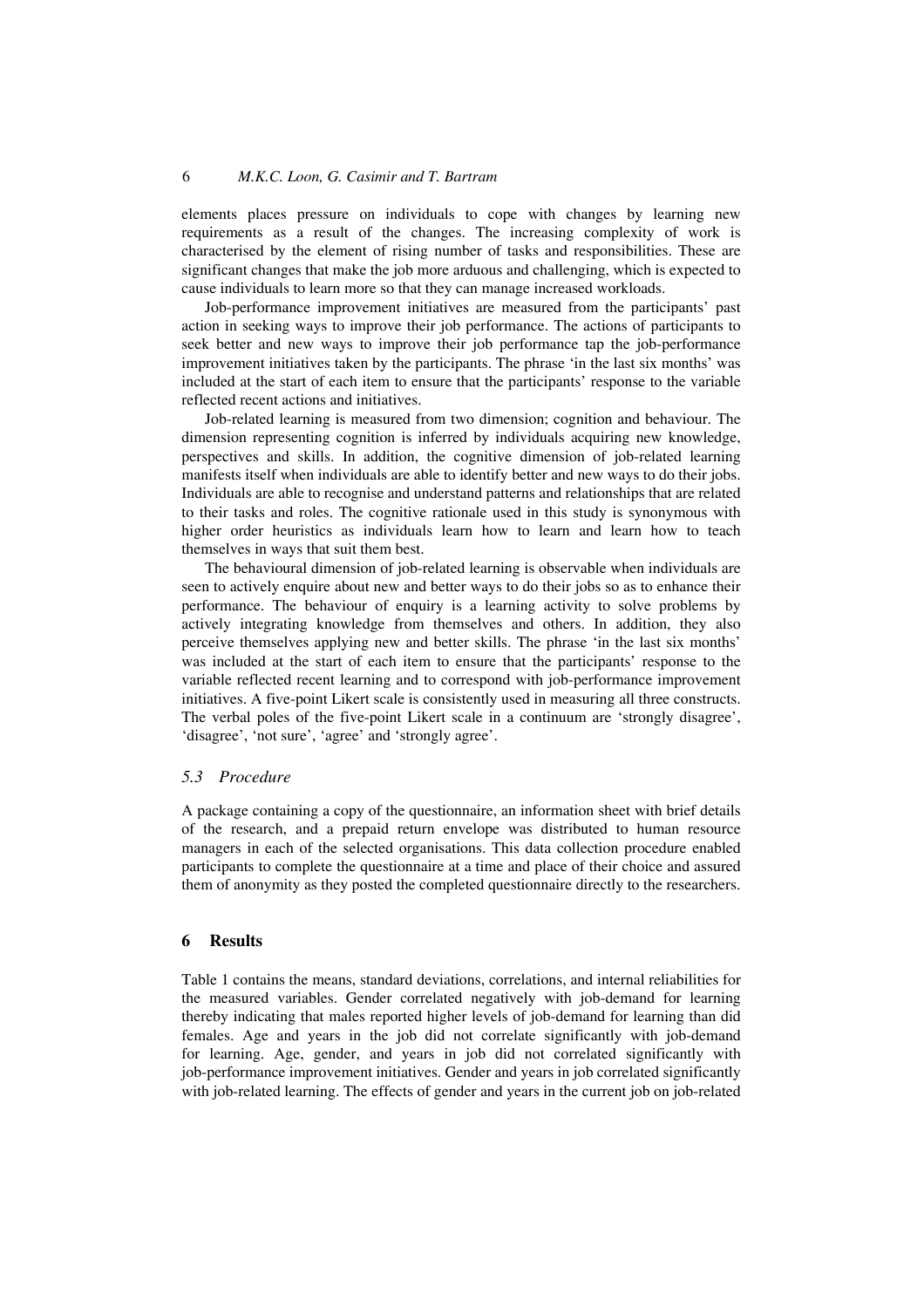learning were controlled by using standardised residual scores obtained by regressing each of the job-related learning items on gender and years in the current job.

|                                             | Mean $(s.d.)$ |         | 2       | 3       | $\overline{4}$ | .5     | 6      |
|---------------------------------------------|---------------|---------|---------|---------|----------------|--------|--------|
| 1 Age                                       | 30.9(8.0)     |         |         |         |                |        |        |
| 2 Gender                                    |               | $-0.11$ |         |         |                |        |        |
| 3 Years in job                              | 2.8(3.6)      | 0.44    | $-0.02$ |         |                |        |        |
| 4 Job-demand for learning                   | 3.3(0.7)      | $-0.03$ | $-0.21$ | 0.03    | (0.55)         |        |        |
| 5 Job-performance<br>improvement initiative | 3.2(0.6)      | $-0.02$ | $-0.07$ | $-0.06$ | 0.19           | (0.76) |        |
| 6 Job-related learning                      | 3.4(0.7)      | $-0.08$ | 0.27    | $-0.17$ | 0.20           | 0.35   | (0.76) |

Table 1 Means (s.d.), Correlations,<sup>a</sup> and Average Variance Extracted<sup>b</sup> for the measured variables

Notes: <sup>a</sup> Significance:  $r > 0.15$ ,  $p < 0.05$ ;  $r > 0.22$ ,  $p < 0.01$ ;  $r > 0.28$ ,  $p < 0.001$ 

<sup>b</sup> The average variance extracted for each scale is presented in parentheses on the diagonal

As seen in Table 1, job-demand for learning correlated positively and significantly to job-related learning: Hypothesis 1 was therefore supported. Furthermore, job-demand for learning correlated significantly and positively to job-performance improvement initiatives whilst job-performance improvement initiatives correlated significantly and positively to job-related learning.

All of the data were obtained from a single source (*i.e.*, employees) at a single point in time using a single method. The covariance between the constructs therefore may be influenced by single-source and common-method biases. A single-component test was conducted on all of the items to examine whether the majority of the covariance between the items could be attributed to common source/method variance. The results from this analysis revealed that the first component accounted for 36.5% of the total variance in the items thereby indicating that common source/method variance did not explain the majority of the variance in the items.

### *PLS analyses*

A Partial Least Squares (PLS) analysis was conducted to examine whether job-performance improvement initiatives mediated the relationship between job-demand for learning and job-related learning. PLS was selected to analyse the hypothesised mediation model because PLS does not require assumptions of multivariate normality and is suitable for small samples (Chin, 1998). The bootstrapping procedure in PLS Graph was used to test the significance of the regression coefficients. Bootstrapping involves the random re-sampling of the original dataset for estimating the error of the estimated path coefficients (Chin, 1998).

The convergent and discriminant validity of the measured constructs were examined by calculating the Average Variance Extracted (AVE) for the construct. The AVE represents the average squared loading (*i.e.*, average communality) of the items representing a construct as obtained from the PLS analysis. In order for a measure to have acceptable convergent and discriminant validity, it should have an AVE greater than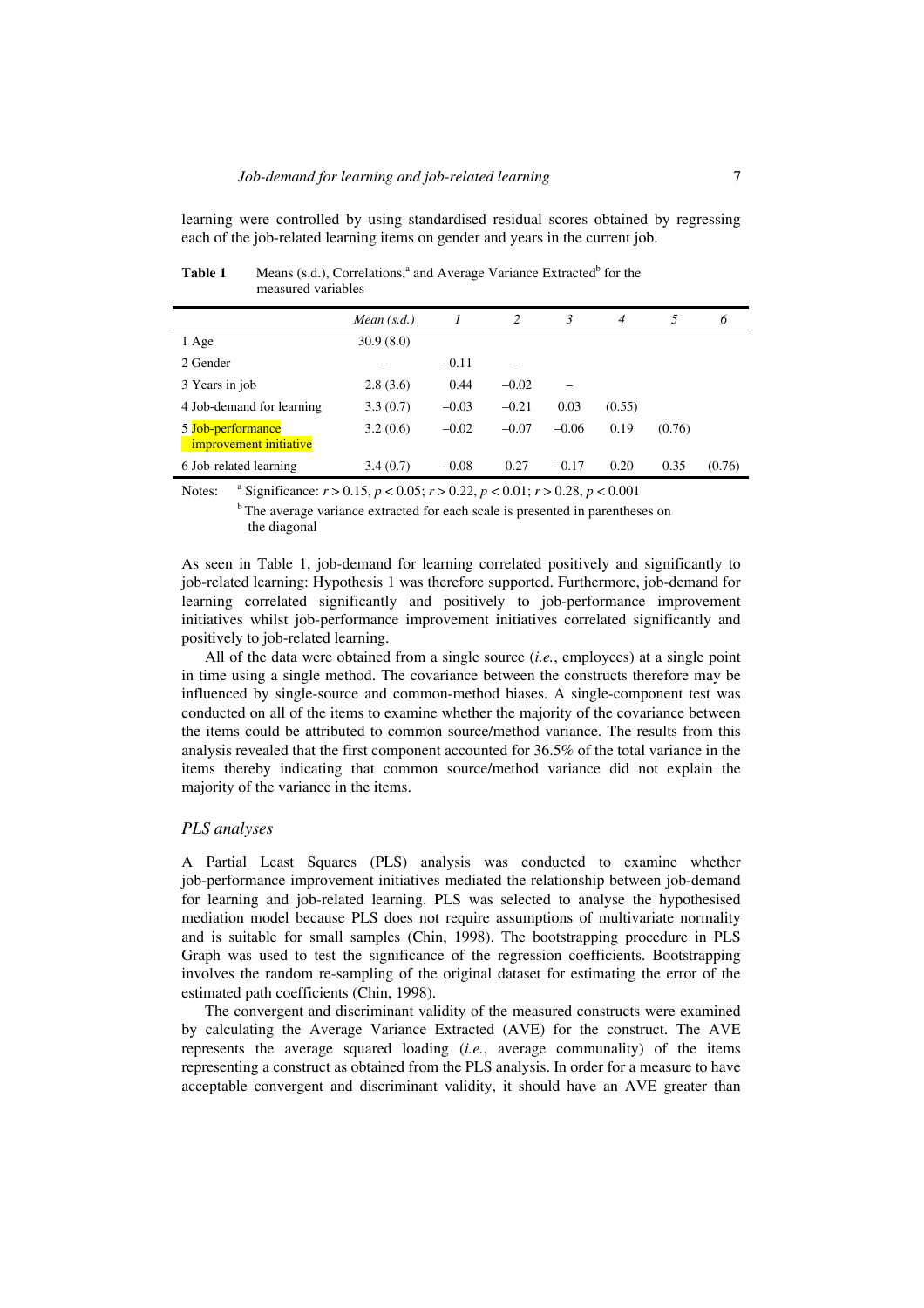0.5 and share more variance with its items than with other constructs in the model (Chin, 1998).

Table 1 shows that the AVE was greater than 0.5 for all three constructs. Furthermore, for each of the three constructs, the squared correlation coefficient between it and the other two constructs is less than its AVE thereby indicating that all three constructs have acceptable convergent and discriminant validity.

The internal reliability of each scale was calculated using the composite reliability, which is similar to Cronbach's alpha in that it measures internal consistency. The composite reliability index needs to exceed 0.70 in order to indicate satisfactory internal consistency (Hair *et al*., 1998). The composite reliability for job-demand for learning is 0.78, for job-performance improvement initiative it is 0.87, and for job-related learning is 0.91. All of the scales thus have satisfactory composite reliabilities.

Figure 1 depicts the proposed mediation model and contains the findings from the PLS analysis, which revealed that job-performance improvement initiatives mediated partially the effect of job-demand for learning on job-related learning: Hypothesis 2 was therefore partially supported.

**Figure 1** PLS results for the mediation model



Note:  $* p < 0.05, ** p < 0.01$ 

The indirect effect of job-demand for learning on job-related learning via job-performance improvement initiative is  $0.064$  (*i.e.*,  $0.20 \times 0.32$ ). The direct effect of job-demand for learning on job-related learning was divided by the indirect effect to obtain an 'effects ratio', which can be used to compare the relative strengths of the direct effect and the indirect effect. When the effects ratio is greater than 1.0, the direct effect is greater than the indirect effect whereas when the effects ratio is less than 1.0 the direct effect is less than the indirect effect. An effects ratio equal to 1.0 indicates that the direct effect is equal to the indirect effect. The effects ratio is 2.8 (*i.e.*, 0.182/0.064), which indicates that the direct effect is 2.8 times greater than the indirect effect.

The 'variance attributable to path' was calculated by multiplying the standardised regression coefficient for the path by the correlation coefficient of the two variables in the path, as recommended by Fornell and Larcker (1981). The variance explained in job-related learning that is attributable to job-demand for learning is 0.04  $(i.e., 0.18 \times 0.20)$  and the variance attributable to job-performance improvement initiative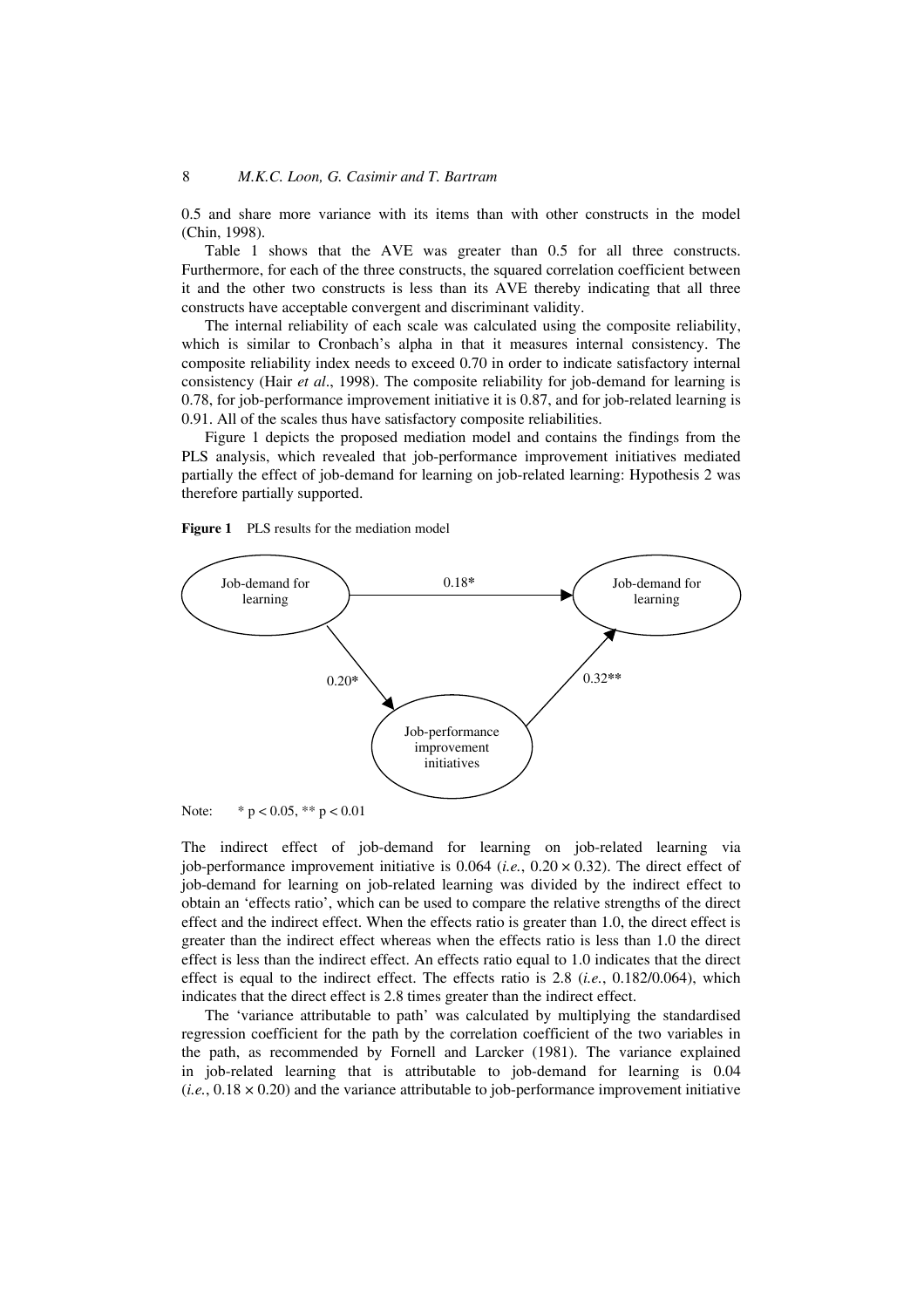is 0.11 (*i.e.*,  $0.32 \times 0.35$ ); both of these values exceed the 0.015 criterion recommended by Fornell and Larcker (1981).

#### **7 Discussion**

The findings reveal that job-demand for learning is correlated positively to job-related learning and thus support the argument that individuals who occupy jobs that placed demands on them to learn new skills and roles need to acquire skills and knowledge to do their jobs effectively. Job-related learning therefore reduces the gap between required and current competencies.

Job-performance improvement initiative mediated partially the effects of job-demand for learning on job-related learning. It makes sense that employees need to take the initiative when it comes to coping with the demands for new skills and knowledge that are placed on them by their jobs. Indeed, it is plausible that an individual will not acquire or improve job-related skills and knowledge despite occupying a job that requires learning new skills and knowledge if the individual is passive about the learning process. Job performance improvement initiatives represent actions that have been taken to improve job performance and thus it is reasonable that such actions, and their underlying motives, facilitate the acquisition of job-related skills and knowledge.

#### *7.1 Job-design and opportunities for learning*

The job characteristics model provides some rationalisation of job demands. The model's five core job characteristics – high levels of skill variety, task identity, task significance, autonomy, and job feedback (Hackman and Oldman, 1980) – have been shown to consistently predict outcomes such as internal work motivation, job involvement, and job satisfaction (Fried and Ferris, 1987), within the context of having the ability to master tasks and work.

Hackman and Oldman (1980) hypothesis that the design of work to incorporate enriching and challenging tasks, activities and responsibilities are associated with job outcomes such as reduced absenteeism is supported by this study. Van Woerkom (2003) argued that work motivates individuals to learn when it challenges and engages individuals at a higher level of commitment. Job-related learning occur when work challenges people to think and resolve problems by learning from the tasks (*i.e.*, past experiences) and other people around them. Work should be designed to be challenging.

The use of human resource development initiatives such as a combination of structured and unstructured learning strategies to build job-related learning opportunities is an important consideration for management (Delahaye, 2005). More specifically, management may choose to utilise structured learning strategies such as skill session and simulations to instruct employees in programmed, task and relationship knowledge and use unstructured learning strategies for such as mentoring for more complex forms of knowledge generation such as critical thinking and met-abilities (Gagne *et al*., 2002). Given the growing importance of complex forms of knowledge required by employees in the modern organisation, the use of mentoring is particularly important in stimulating job related learning (Orpen, 1997). Mentoring in organisations can be viewed as a developmental relationship whereby managers provide assistance and support to particular subordinates (protégés) on an individual basis (Orpen, 1997; Higgins and

Please provide reference. Thank you.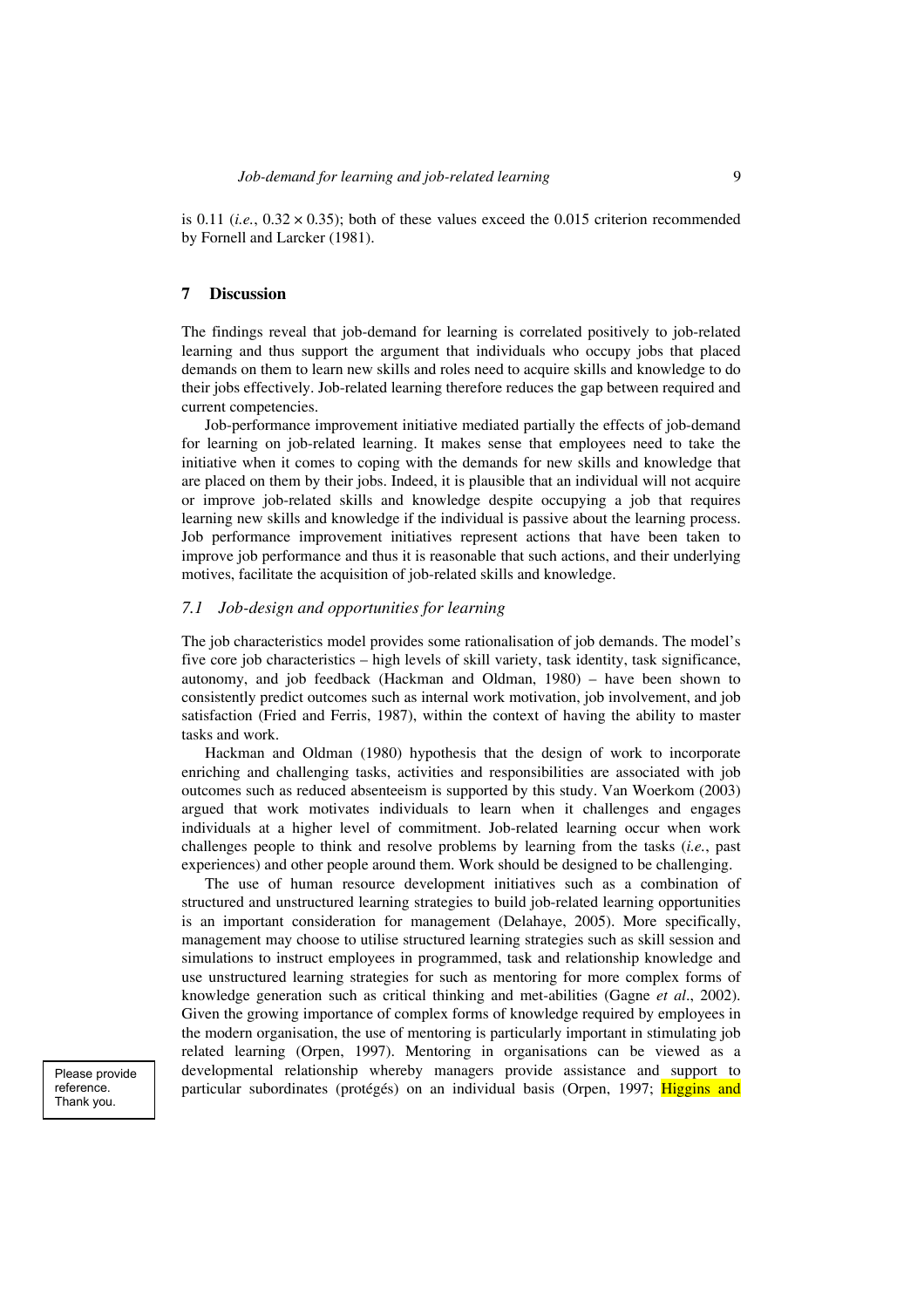## 10 *M.K.C. Loon, G. Casimir and T. Bartram*

Kram, 2001). The mentoring process can serve both career and learning enhancement (*e.g.*, sponsorship, coaching, exposure and provision of challenging assignments) and psychosocial functions (*e.g.*, acceptance, counselling, emotional support and role modelling) for the mentee.

#### *7.2 Job-performance improvement initiatives and empowerment*

Learning is a desire-based function (Illeris, 2003; Furth, 1987). However, such desires are not easy to inculcate in adults as adults only learn when they are able to articulate its relevance to their needs (Illeris, 2003). The relevance of learning can be attributed to job-demands placed on adults. The decision to find ways to improve job performance lies with the employees themselves and cannot be decided for them (Illeris, 2003). Job-performance improvement initiatives exhibited by employees need to commensurate with a degree of empowerment.

The construct of empowerment embodies employees taking initiative, embracing risk, stimulating innovation, and coping with uncertainty (Spreitzer, 1995). Empowerment as an enabling process affects both the initiation and the persistence of followers' task-oriented behaviours (Bandura, 1977). Empowerment is a powerful tool that provides employees with the autonomy to learn via action learning *i.e.*, making decisions. Empowerment positively influences learning (Field, 1997). Empowerment is observed as the perceived degree of work-related choices available to individuals and groups, tolerance of failure by experimentation, and support and recognition for personal initiatives (Field, 1997).

#### *7.3 Limitations and directions for future research*

The cross-sectional design used in this study is a limitation in that it does not allow inferences to be drawn about the causal relationships between job-demand for learning, job-performance improvement initiative, and job-related learning. Future research should consider using a longitudinal design that would better facilitate the drawing of causal inferences.

All of the data collected for this study were obtained from a single source (*i.e.*, the employees) and via a common method (*i.e.*, a questionnaire with Likert scales). Mono-source and common-method biases therefore may have increased both measurement error and/or the correlations amongst the variables measured in this study. Although it is difficult to prove that such biases are not highly influential, the findings from the single-component principal components analysis, the other principal components analyses, and the mediation analysis indicate that mono-source and common-method biases were not substantial in this study.

The conclusion drawn from this study should be applied with prudence as jobs undertaken by individuals are assumed be the individual's chosen profession and has some form of interest in the job to prompt minimum levels of motivation to learn. Jobs that are held as a stepping stone or a stop gap may cause a general lack of interest in the job and may also dull perceptions on job demands as irritants rather than opportunities to learn.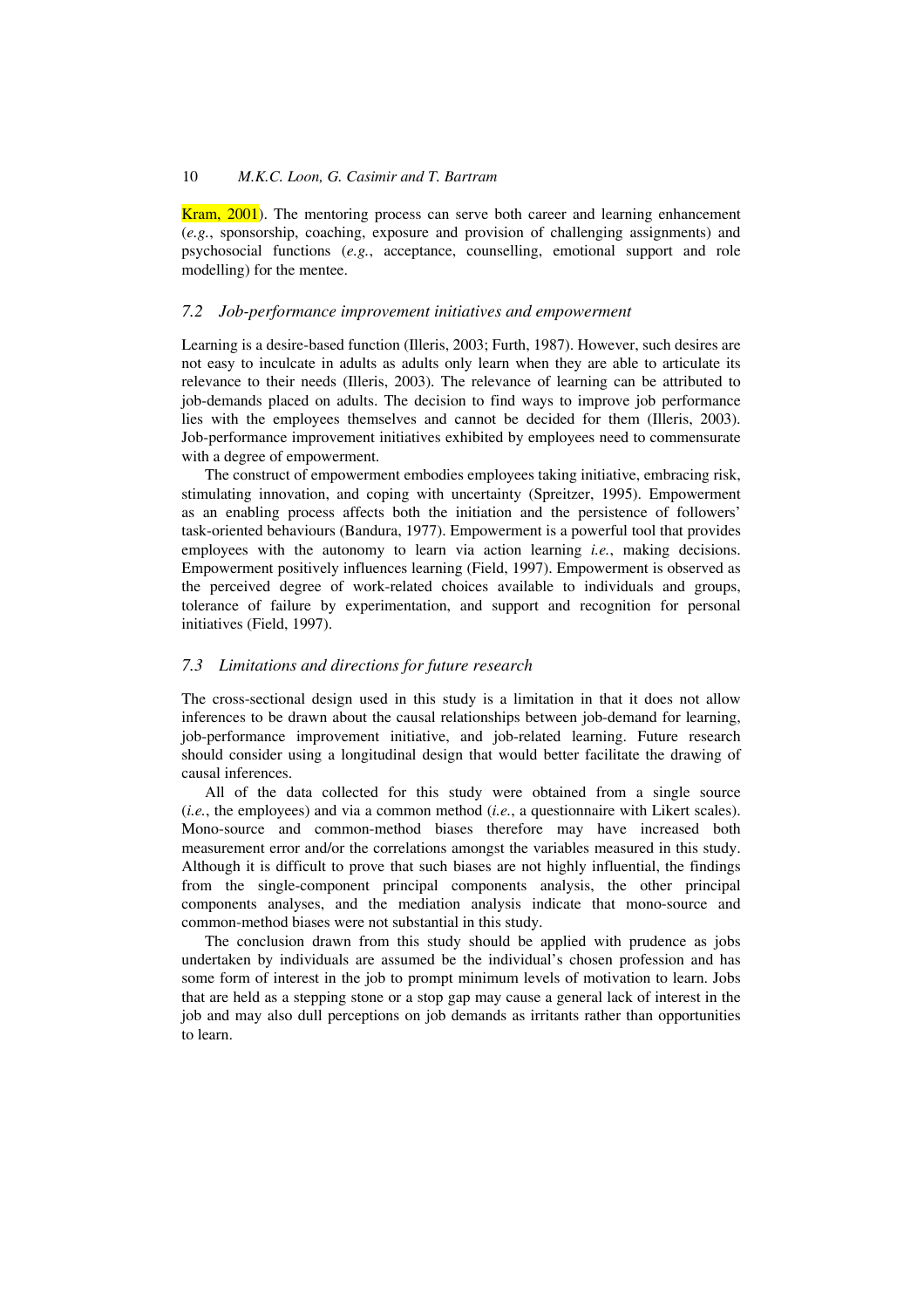#### *7.4 Practical implications of the findings*

The redesign of work to create challenges for employees is an important practical consideration. On-the-job training should be included as it adds challenges and variety to work in making it more interesting. However, organisations should not focus too much on training as opposed to learning. Adults need to be responsible for their

own learning. Human resource development policy should provide the opportunities and allow employees to have significant input into deciding their own development and career paths.

#### **8 Conclusion**

Job-demand for learning, job-performance improvement initiatives and job-related learning are correlated. Job-performance improvement initiatives occur through the design of challenging jobs and enhance job-related learning.

### **References**

Agyris, C. (1999) *On Organizational Learning*, 2nd ed., Cambridge, MA: Blackwell.

- Antonacopoulou, E.P. and FitzGerald, L. (1996) 'Reframing competency in management', *Human Resource Management Journal*, Vol. 6, No. 1, pp.27–49.
- Arthur, J.B. and Huntley, C.L. (2005) 'Ramping up the organizational learning curve: assessing the impact of deliberate learning on organizational performance under gain-sharing', *Academy of Management Journal*, Vol. 48, No. 6, pp.1159–1170.
- Bandura, A. (1977) 'Self-efficacy: toward a unifying theory of behavioural change', *Psychological Review*, Vol. 84, pp.191–215.
- Bhuiyan, N. and Baghel, A. (2005) 'An overview of continuous improvement: from the past to the present', *Management Decision*, Vol. 43, No. 5, pp.761–771.
- Bierly III, P., Kessler, E. and Christensen, E. (2000) 'Organizational learning, knowledge and wisdom', *Journal of Organizational Change Management*, Vol. 13, No. 6, pp.595–618.
- Boxall, P. and Purcell, J. (2003) *Strategy and Human Resource Management*, Basingstoke: Palgrave Macmillan.
- Boyatzis, R. (1982) *The Competent Manager: A Model for Effective Performance*, New York, NY: John Wiley & Sons.
- Boydell, T. (1990) 'Modes of being and learning', *Working Paper*, Transform, Sheffield, No. 8.
- Chin, W. (1998) 'The partial least squares approach for structural equation modeling', in G. Marcoulides (Ed.) *Modern Methods for Business Research*, Lawrence Erlbaum Associate, London, pp.295–336.
- Delahaye, B.L. (2005) *Human Resource Development: Adult Learning and Knowledge Management*, Wiley: Sydney.
- Devisch, M. (1998) 'The Kioto people management model', *Total Quality Management*, Vol. 9, Nos. 4–5, pp.62–65.
- Ellstrom, P.E. (2003) 'Developmental learning a condition for organisational learning', in B. Nyhan, M. Kelleher, P. Cressey and R. Poell, (Eds.) *Facing up to the Learning Organisation Challenge – Volume II: Selected European Writings, Cedefop Reference Series*, Office for Official Publications of the European Communities, Luxembourg.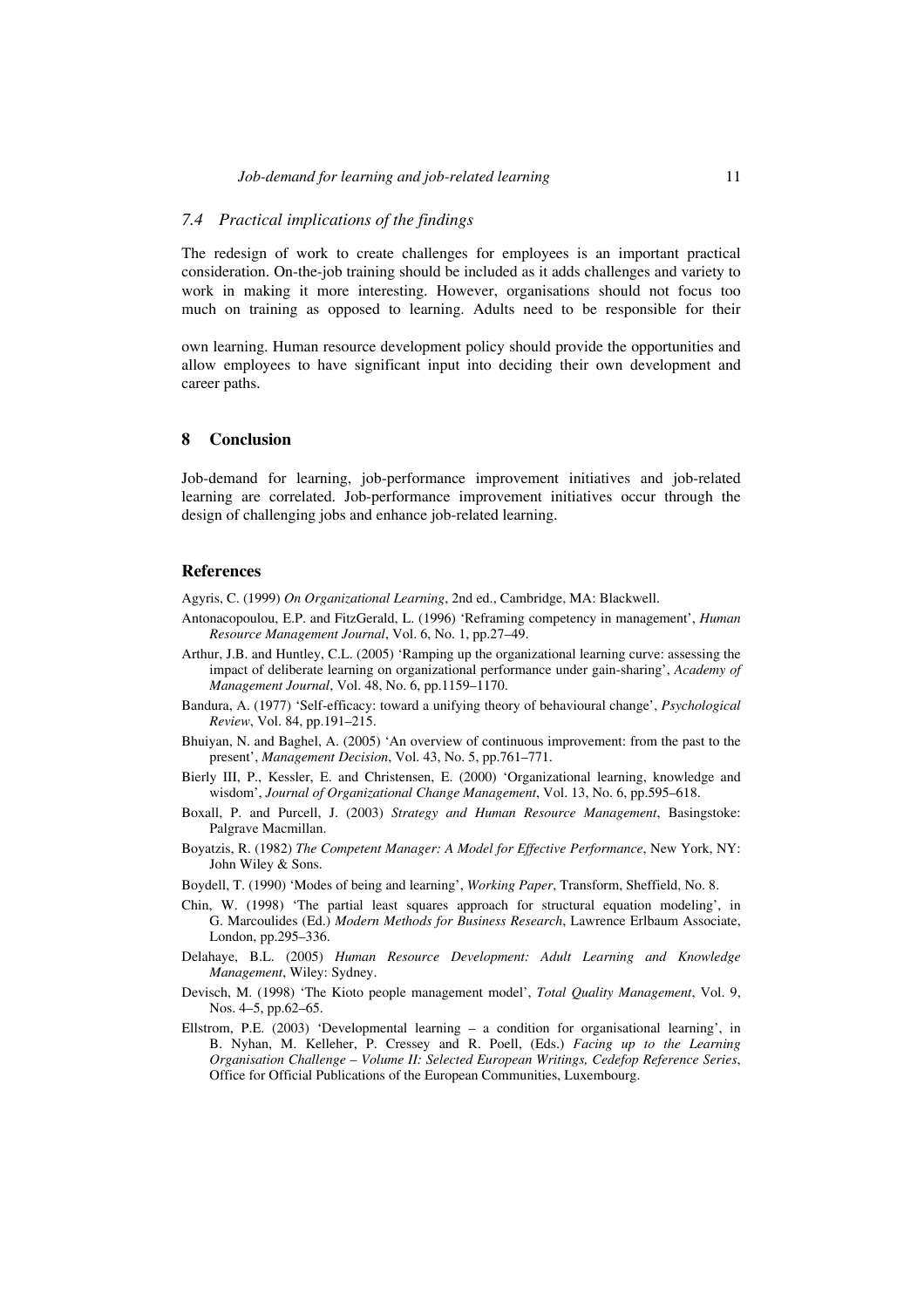- Field, L. (1997) 'Impediments to empowerment and learning within organizations', *The Learning Organization*, Vol. 4, No. 4, pp.149–158.
- Fornell, C. and Larcker, D. (1981) 'Evaluating structural equation models: LISREL and PLS applied to consumer-exit theory', *Journal of Marketing Research*, Vol. 19, pp.39–50.
- Fried, Y. and Ferris, G.R. (1987) 'The validity of the job characteristics model: a review and meta-analysis', *Personnel Psychology*, Vol. 40, pp.287–322.
- Fry, R. and Kolb, D. (1979) 'Experiential learning theory and learning experiences in liberal arts education', *New Directions for Experiential Learning*, Vol. 6, pp.79–92.
- Furth, H.G. (1987) *Knowledge as Desire*, New York, NY: Columbia University Press.
- Gagne, R., Briggs, L. and Wager, W. (2002) *Principles of Instructional Design*, 5th ed., New York: Holt, Rinehart and Winston.
- Garavan, T.N. (1991) 'Strategic human resource development', *Journal of European Industrial Training*, Vol. 15, No. 1, pp.17–30.
- Hackman, J. and Oldham, G. (1980) *Work Redesign*, Reading, MA: Addison-Wesley.
- Hair, J., Anderson, R., Tatham, R. and Black, W. (1998) *Multivariate Data Analysis*, NJ: Prentice Hall.
- Illeris, K. (2003) 'Workplace learning and learning theory', *Journal of Workplace Learning*, Vol. 15, No. 4, pp.167–178.
- Lahey, B. (2004) *Psychology: An Introduction*, 8th ed., NY: McGraw Hill.
- Loogma, K. (2003) 'Learning at work and competence: different contexts and meanings in the case of transition economy', *Journal of European Industrial Training*, Vol. 28, No. 7, pp.574–586.
- Nyhan, B., Cressey, P., Tomassini, M., Kelleher, M. and Poell, R. (2004) 'European perspectives on the learning organization', *Journal of European Industrial Training*, Vol. 28, No. 1, pp.67–92.
- Orpen, C. (1997) 'The effects of formal mentoring on employee work motivation, organizational commitment and job performance', *The Learning Organisation*, Vol. 4, No. 2, pp.53–60.
- Simonin, B.L. (1997) 'The importance of collaborative know-how: an empirical test of the learning organization', *Academy of Management Journal*, Vol. 40, No. 5, pp.1150–1174.
- Sims, R. (1983) 'Kolb's experiential learning theory: a framework for assessing person-job interaction', *The Academy of Management Review*, Vol. 8, pp.501–508.
- Spreitzer, G. (1995) 'Psychological empowerment in the workplace dimensions, measurement and validation', *Academy of Management Journal*, Vol. 38, pp.1442–1456.
- Torrington, D. and Hall, L. (1998) *Human Resource Management*, 4th ed., Italy: Prentice Hall.
- Van der Heijden, B. (2001) 'Encouraging professional development in small and medium-sized firms: the influence of career history and job content', *Career Development International*, Vol. 6, No. 3, pp.156–168.
- Van der Sluis-den Dikken, L. and Hoeksema, L. (2001) 'The palette of management development', *Journal of Management Development*, Vol. 20, No. 2, pp.168–179.
- Van Woerkom, M. (2003) *Critical Reflection at Work: Bridging Individual and Organisational Learning*, The Netherlands: Twente University Publications.
- Vincent, A. and Ross, D. (2001) 'Personalize training', *The Learning Organization*, Vol. 8, No. 1, pp.36–43.